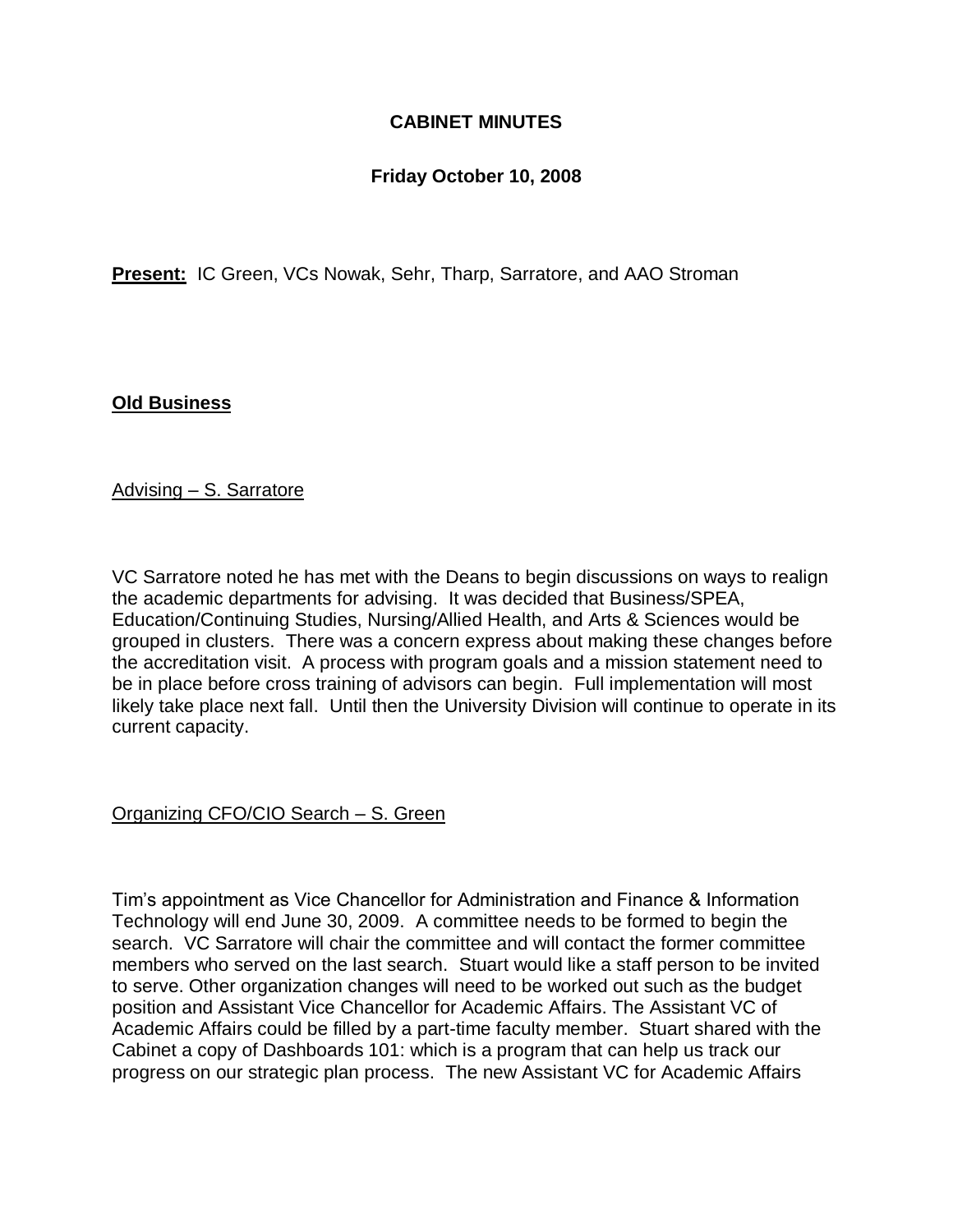position could be assigned to this task. VC Sarratore will talk to Sharon Calhoon and VC Sehr to develop a job description.

### **New Business**

IT Policies resolution – T. Sehr

The Third-tier, Life Cycle, and IT Advisory Committee policies were approved. There were revisions made to the IT Advisory Committee policy regarding the Director of Continuing Studies and the new Director of Student Advising allowing them to appoint one member to the committee and the statement permitting the CIO to designate a chair-person. VC Nowak asked if there is support for MACS since it was not stated in the policy. It was noted that we have supported MACS for some time.

# Participation in meetings/events on and off campus – S. Green

IC Green would like a consensus of what meetings or events the Vice Chancellors attend on and off campus on a regular basis to make to make sure that the campus involvement is visible. Are there meetings and events that we are not a part of that we should be? What are the cost benefits of being engaged?

Budget Planning – T. Sehr

VC Sehr gave two handouts on budget items and did an overview of the operating budget for 2009. There was an increase in fringe benefits.

#### CRM (Customer Relations Management) – J. Tharp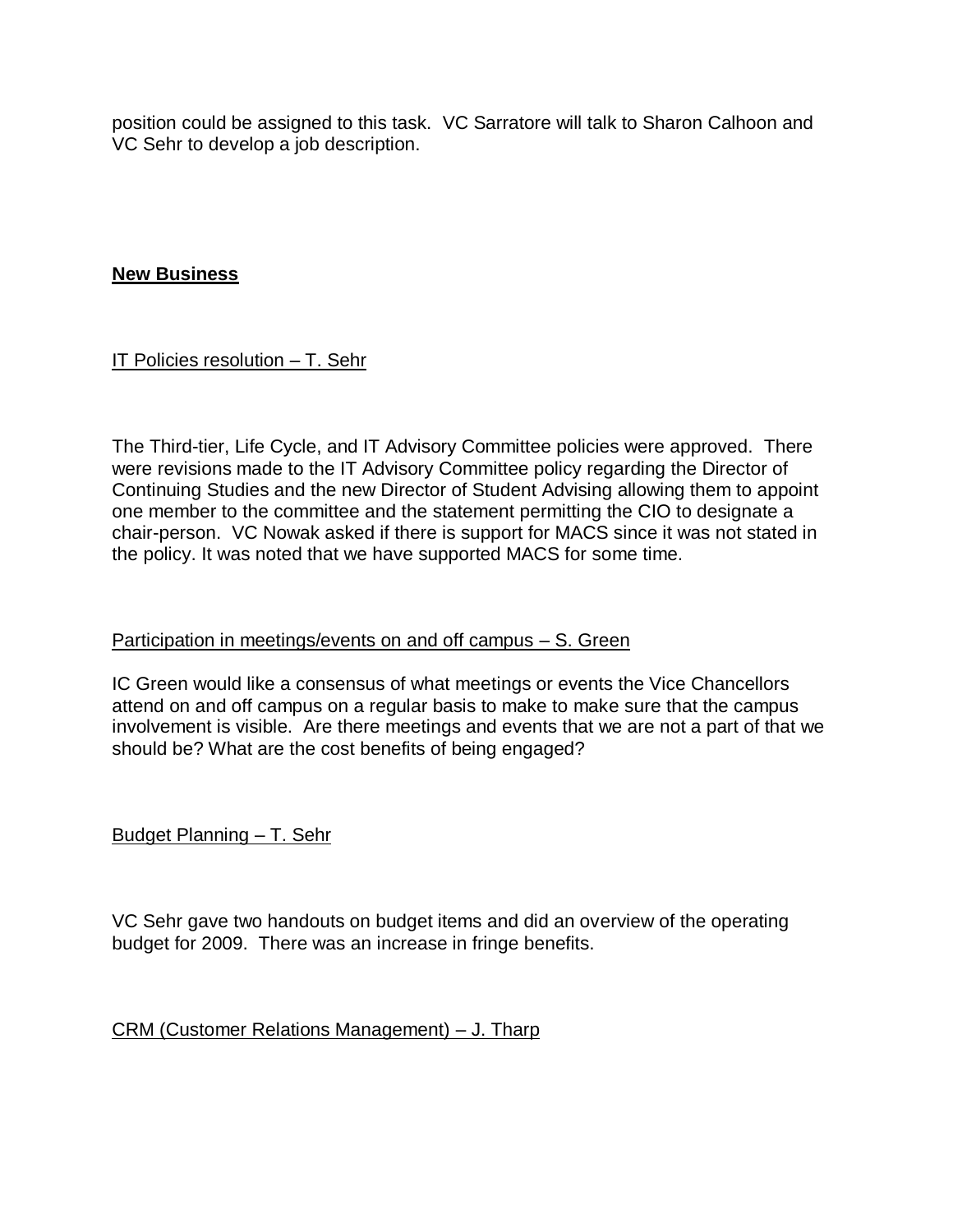CRM is a software package that helps manage communications. VC Tharp will be attending a demo in early November. The software package costs about \$20,000. The software is used to enhance recruitment. During the Brontrager visit a recommendation was made to purchase software to aid us in recruitment. Paul suggested with the upcoming web site redesign that we inform Fuse works about the software so they can work out any compatibility issues.

### Update on Health Education and Wellness Facility – Jack

Jack received a two-page document from Susan Fernandes giving an estimate of the square footage for the new Health Education and Wellness facility which will be about 48,000 feet. The committee is currently meeting and would like to take a more conservative approach to make sure the building has what students want and not necessary all the bells and whistles.

Lobbying Disclosure Act – P. Nowak

The University must file quarterly lobbying disclosure reports identifying our lobbyists and detailing issues that were lobbied and the agencies that were contacted. Also IU Kokomo has to file its contacts of elected officials.

Douglas Wasitis Visit – S. Green

On October 8<sup>th</sup> VCs Tharp, Nowak, and IC Green met with Douglas Wasitis who is the Director of Federal Relations at Indiana University regarding identifying projects for federal earmark funding. Based on those discussions which included jobs and the Health Education and Wellness Facility we hope to recommend projects that have a very good chance for funding.

Other business – S. Green